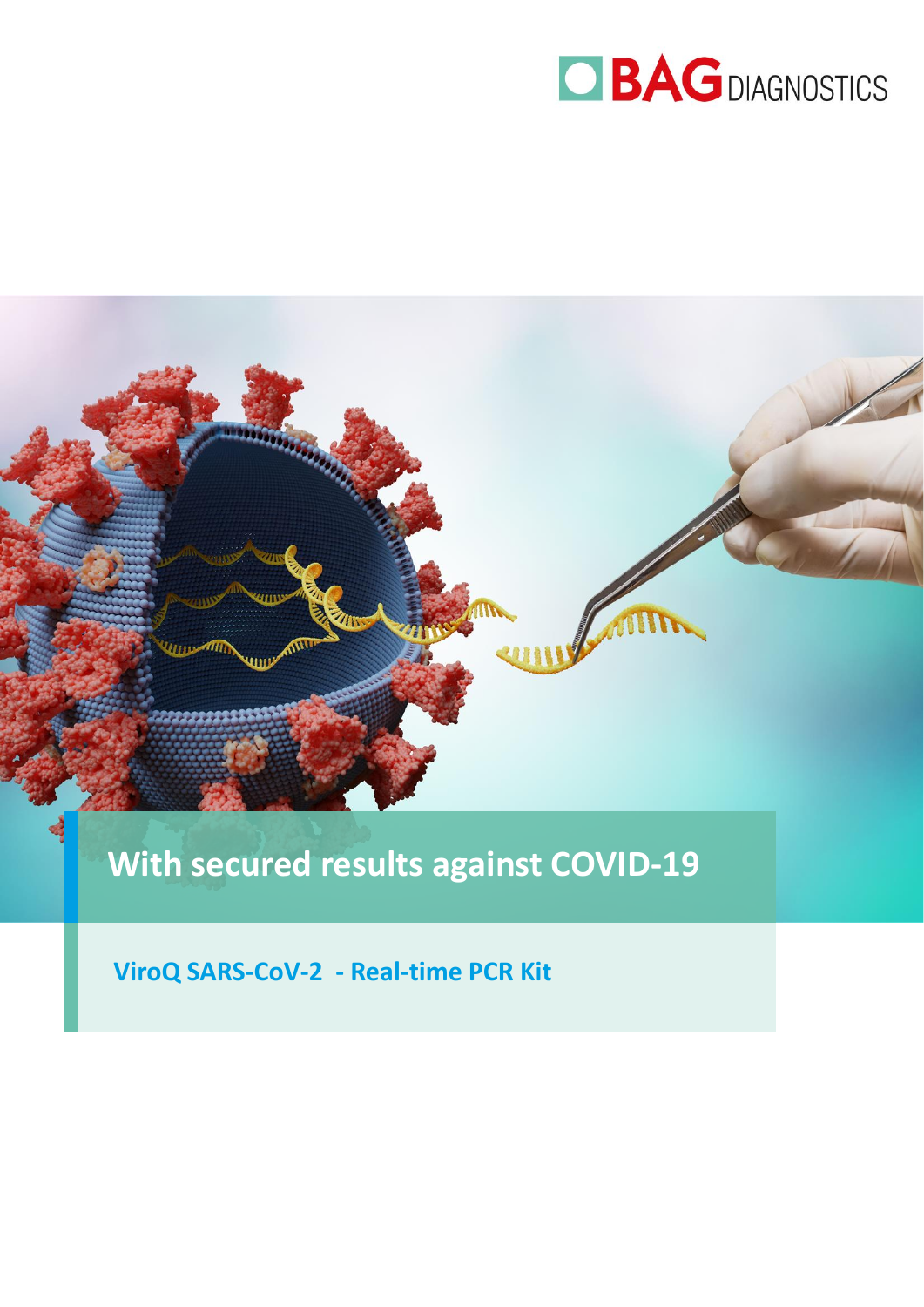## **Your benefits**

### **One-step multiplex real-time SARS-CoV-2 Test**

**The ViroQ SARS-CoV-2 Kit is designed for specific detection of viral RNA Gene E and RdRP of SARS-CoV-2 in respiratory samples** 

### **Be confident of negative results**

- **False negative results due to a lack of cell material in the sample are excluded by simultaneous detection of a universally expressed human gene**
- **A mix of human RNA and SARS-CoV-2 reference RNA is used as positive control (included in the kit)**

### **Our product features - Your benefits**

- **Highly specific and exclusive detection of the SARS-CoV-2 genes E and RdRP**
- **One-Step real-time PCR assay - easy to set up**
- **Results in 90 minutes – save time**
- **Works with common RNA-Isolation kits – be independent from single suppliers**
- **Ambient shipping condition - no extra costs and handling of dry ice**
- **Quality made in Germany – high supply chain security**

### **Compatible with most real-time cyclers**

- **The multiplex real-time PCR kit uses three colours that are compatible with most common real-time cyclers on the market**
- **Tested on QuantStudio 6 (Thermo Fischer Scientific), CFX 96TM (Bio-Rad) Lightcycler® 480 (Roche)**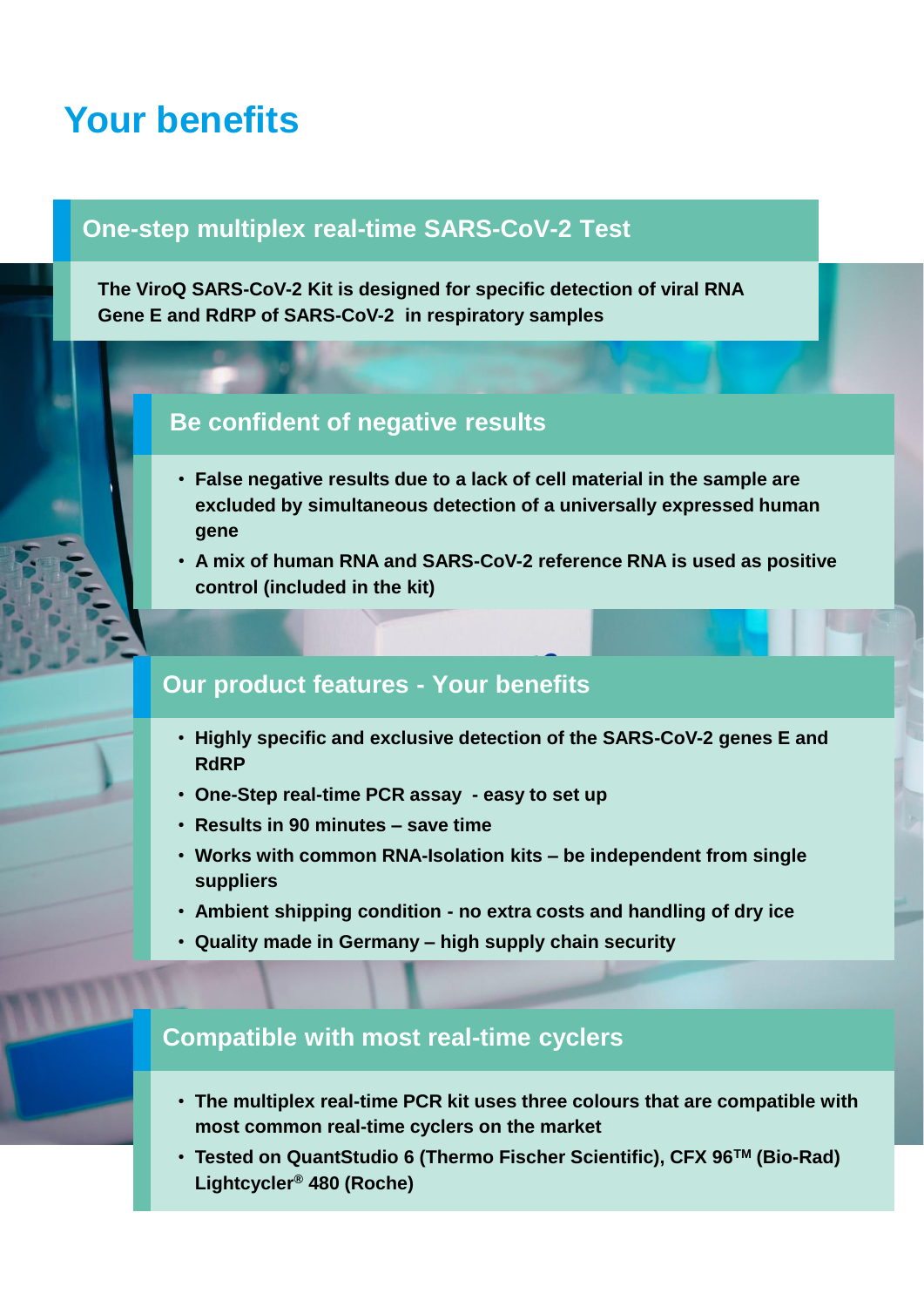

## **Workflow and Interpretation**



### **Example for positive result**